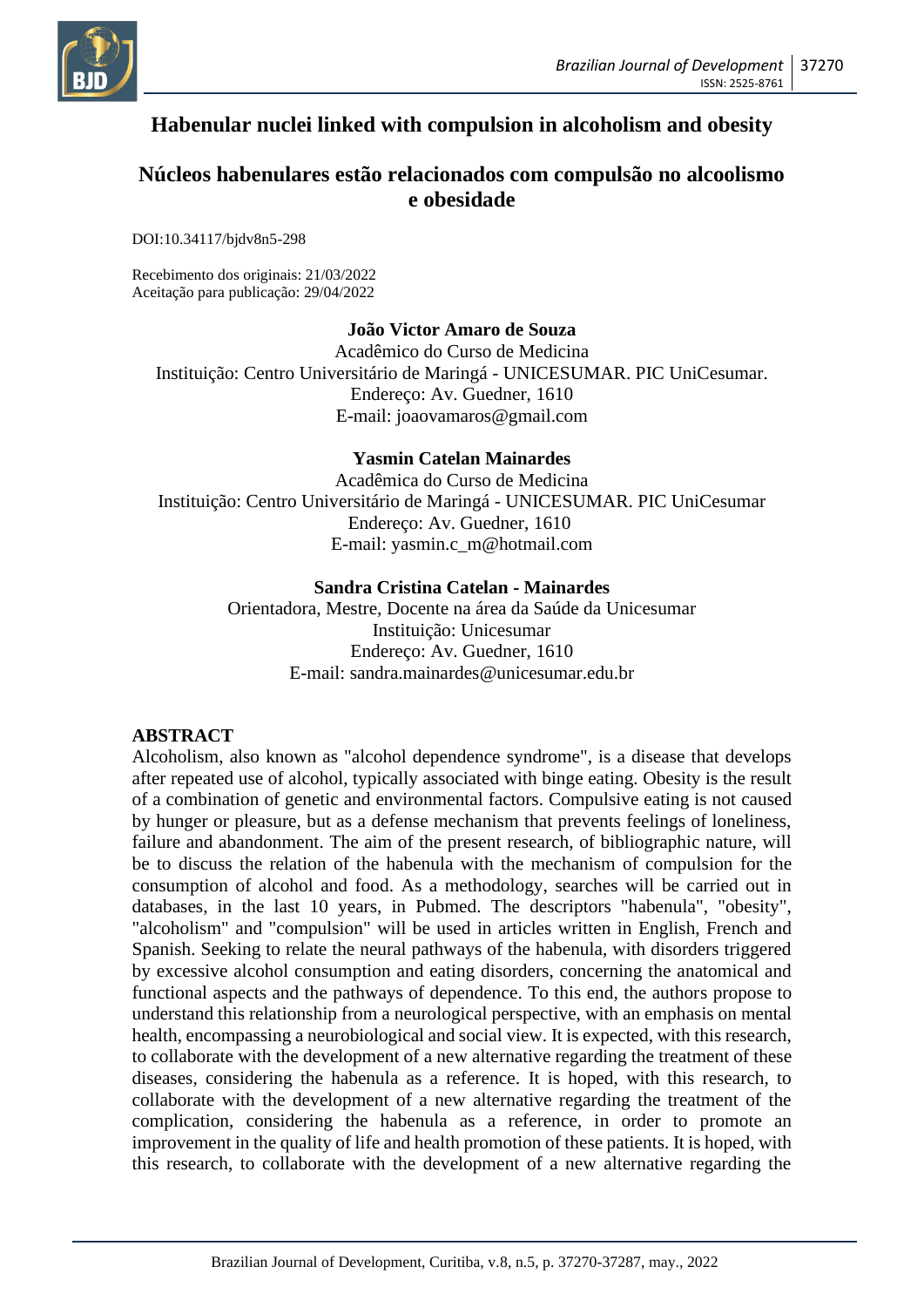

treatment of the complication, considering the habenula as a reference, in order to promote an improvement in the quality of life and health promotion of these patients.

**Keywords**: alcoholism, obesity, habenula, compulsion.

#### **RESUMO**

O alcoolismo, também conhecido como "síndrome da dependência do álcool", é uma doença que se desenvolve após o uso repetido de álcool, tipicamente associado a compulsão. A obesidade é o resultado da combinação de fatores genéticos e ambientais. O comer compulsivo não é provocado por fome ou prazer, mas como um mecanismo de defesa que evita sentimentos de solidão, fracasso e abandono. O objetivo da presente pesquisa, de cunho bibliográfico, será discutir a relação da habênula com o mecanismo de compulsão pelo consumo de álcool e alimentos. Como metodologia serão feitas buscas em bases de dados, nos últimos 10 anos, na Pubmed. Serão usados os descritores "habênula", "obesidade", "alcoolismo" e "compulsão" em artigos escritos em inglês, francês e espanhol. Buscando relacionar da estrutura neurológica, as vias neurais da habênula, com transtornos desencadeados pelo consumo excessivo do álcool e os transtornos alimentares, preocupando-se com aspectos anatomofuncionais e as vias de dependência. Para tanto, os autores se propõem a compreender esta relação a partir de um olhar neurológico, com aporte na área da saúde mental, englobando uma visão neurobiológica e social. Espera-se, com esta pesquisa, colaborar com o desenvolvimento uma nova alternativa quanto ao tratamento da compulsão, considerando a habênula como referencial, a fim de promover uma melhora na qualidade de vida e promoção da saúde destes doentes.

**Palavras-chave**: alcoolismo, obesidade, habênula, compulsão.

## **1 INTRODUCTION**

The abuse of alcohol is a public health problem recognized for its direct influences, such as the number of hospitalizations for drug addiction, and indirect, such as expenses with secondary diseases and even complications of the same as traffic accidents; Just as obesity is, generating huge costs for the health system. (1-3)

According to the Survey of Risk Factors and Protection for Chronic Diseases by Telephone Survey, released by the Brazilian Ministry of Health, the obesity rate in the country went from 11.8% to 19.8% between 2006 and 2018. (4) Being slightly higher among women (20.7%) than among men (18.7%). Moura emphasizes that the extraordinary increase in these data justifies the importance of studying this disease as a determining factor in Brazilian public health. Alcoholic drink also worries. The frequency of alcohol abuse was 17.9%, being higher in men (26.0%) than in women (11.0%). (5)

As these are diseases with several triggering factors, studies of the triggering mechanisms and pathways are essential for the discovery of new ways to identify, prevent and treat them in advance. Machado points out that both share a very strong factor for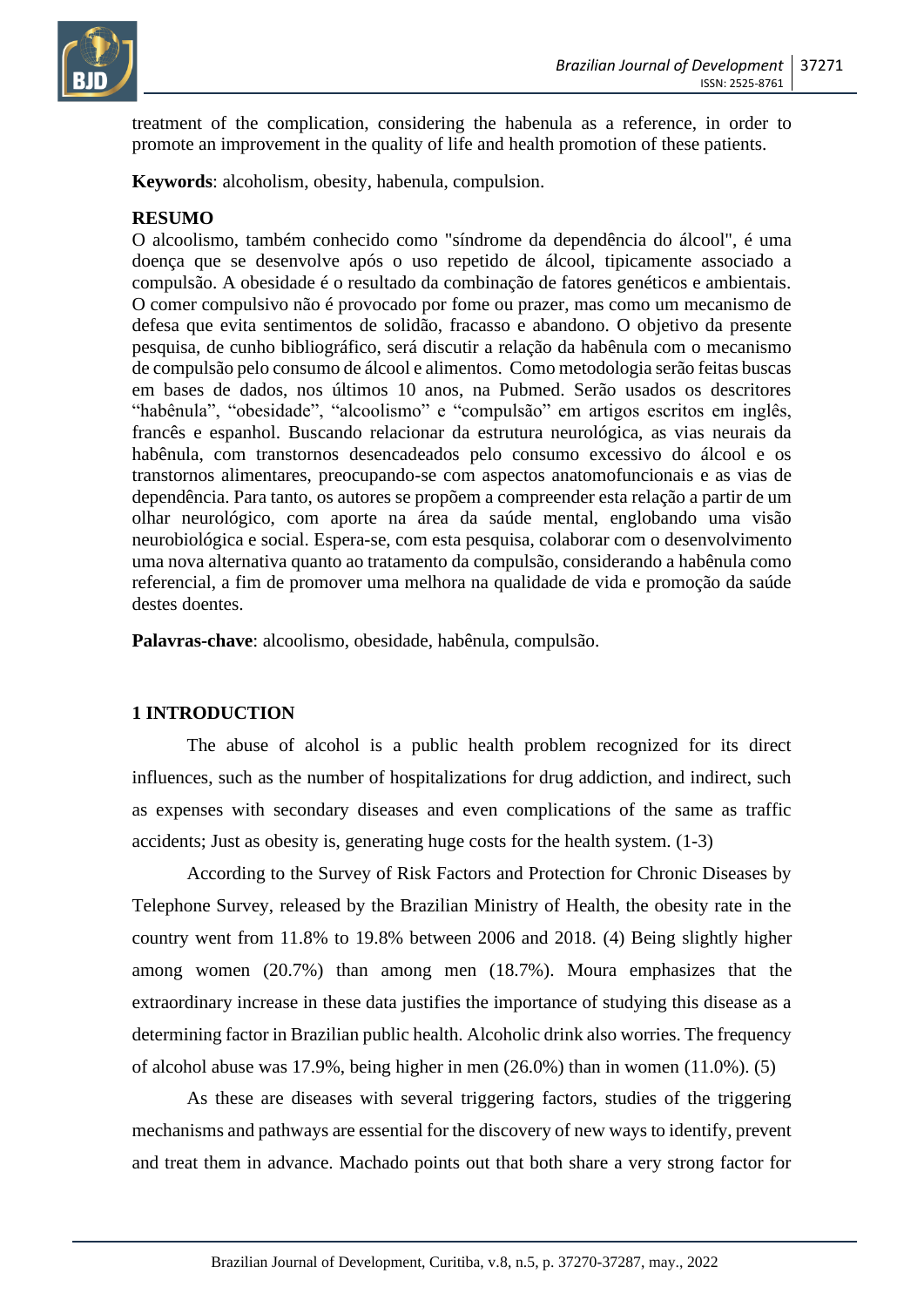

their consolidation in individuals: compulsion. (6) This factor is related to activation of areas of the limbic system, which is linked to emotions, such as the nucleus accumbens (NAc). However, there is another very important area, known to be inversely related to that of NAc, that has been related to these diseases: the habenula.

Located in the epithalamus, inferolaterally to the pineal gland, the habenula is composed of two nuclei: one lateral and one medial. The lateral nucleus receives afferences from the septal nuclei through the medullary stria of the thalamus and its efferences to the interpeduncular nucleus of the midbrain through the habenulointerpeduncular tract; for the mesolimbic system, inhibiting dopaminergic neurons; and the raphe nuclei, inhibiting serotonergic neurons. For such relationships, the habituation is being closely related to mood disorders such as depression. (7)

Because it has a mechanism of inhibition rather than a reward system like NAc, habenula may be related to the mechanism of consolidation of alcohol addiction and binge eating obesity. (8, 9)

Thus, the close relationship of these factors together with the extraordinary increase in public spending (direct and indirect), justifies the importance of knowing these diseases and looking for the best method to treat them. Being an innovative method that guarantees new perspectives for the treatment of these diseases, the investigation of the relationship between habenula and these processes guarantees a promising future as the reduction of such alarming rates. (1-3)

Therefore, the objective of this study is to evaluate, based on the literature, the relationship between habenula and alcoholism and obesity, by verifying studies related to this theme.

### **2 MATERIALS AND METHODS**

#### 2.1 SEARCH STRATEGY

The authors conducted from May  $10^{th}$  to October 31<sup>st</sup>, 2019 an integrative review concerning the pathophysiological associations of the habenula with alcoholism and obesity on the PubMed. The keywords used was the association of "habenula" AND "alcohol" OR "compuls\*" OR "obesity" and full text were used as filters.

#### 2.2 STUDY SELECTION

After the duplicates were removed, the articles were screened analyzing the following criteria: full article availability; and in English, Portuguese or Spanish. Then,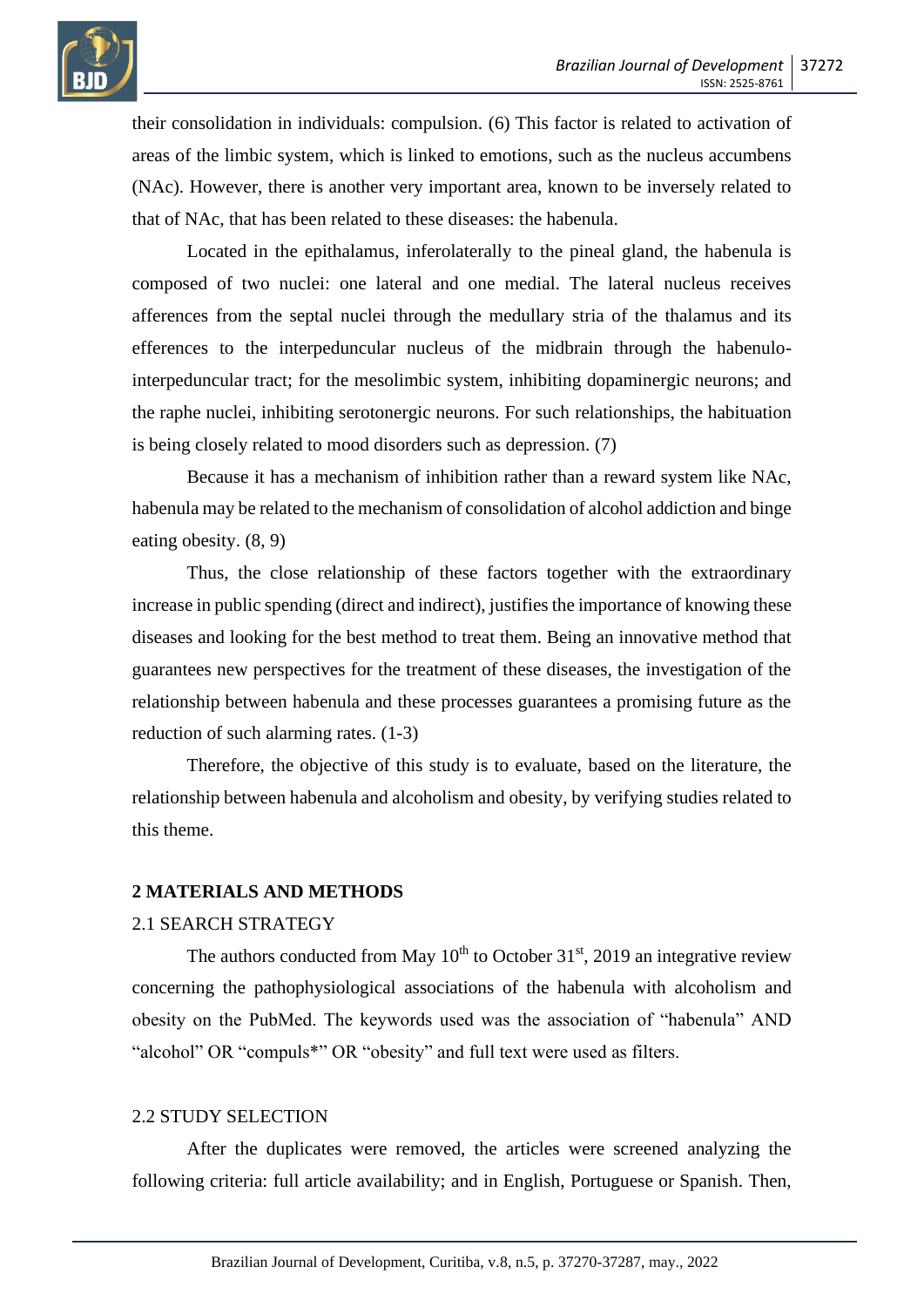

the authors screened the articles in order to select only the ones that fitted the proposed objective. The Preferred Reporting Items for Systematic Reviews and Meta-Analysis (PRISMA) flow chart summing the articles selection is exposed below at Figure 1 and the articles included are demonstrated at Table 1. (10, 11)

The search strategy resulted in 57 articles on the PubMed database, from which 2 were duplicates and, so, removed, leaving 55 papers. One of those papers was removed because it did not meet the full text availability and language criteria. Of the last 54 articles, 24 were excluded because they addressed different themes from the proposal presented as the objective of our work. Leaving, at last 30 papers that were included in our discussion.

#### **3 DISCUSSION**

#### 3.1 ALCOHOLISM

Of the thirty articles analyzed, 27 of them (90%) linked habenula to alcohol or obesity. When articles related to alcohol were examined, it was shown that the most frequent mechanism demonstrated was mediated by the glutamatergic influence. clarifies that the habenula is divided into two nuclei: lateral (LHb) and medial (MHb), the former depolarizing when exposed to an aversive situation.

A study by Li, Kang, et al. inhibited the AMPA glutamatergic receptor and CAMKII activity (both acting on Glu A1 phosphorylation) in rats with ethanol-induced behavior in abstinence, showing that it decreases neuronal activities, decreasing alcohol intake and symptoms depression-like. (12)

Fu et al. analyzed using immunohistochemistry and anatomical tracking of the LHb circuit with low-dose ethanol. The ethanol solution was injected into the peritoneum of the mice, where they found an increase in neurons immunoreactive to cFos in LHb. Most of them expressed a marker of the glutamatergic phenotype, the vesicular glutamate transporter 2 (vGluT2). These neurons emitted efferent pathways to the ventral tegmental area, the rostromedial tegmental nucleus and the dorsal raphe. Then, using the antegrade tracer AAV-CaMKIIa-eGFP in the lateral hypothalamus, the authors found that LHb, under the influence of ethanol, received pathways from this area. (13)

Stevenson et al. (2019) studied the relationship between metabotropic glutamate type 5 receptor activity (mGluR5) and locomotor sensitization induced by ethanol in mice. The authors divided the rats into two groups, one using an MPEP (negative allosteric modulator) from MGluR5 before ethanol consumption and the other without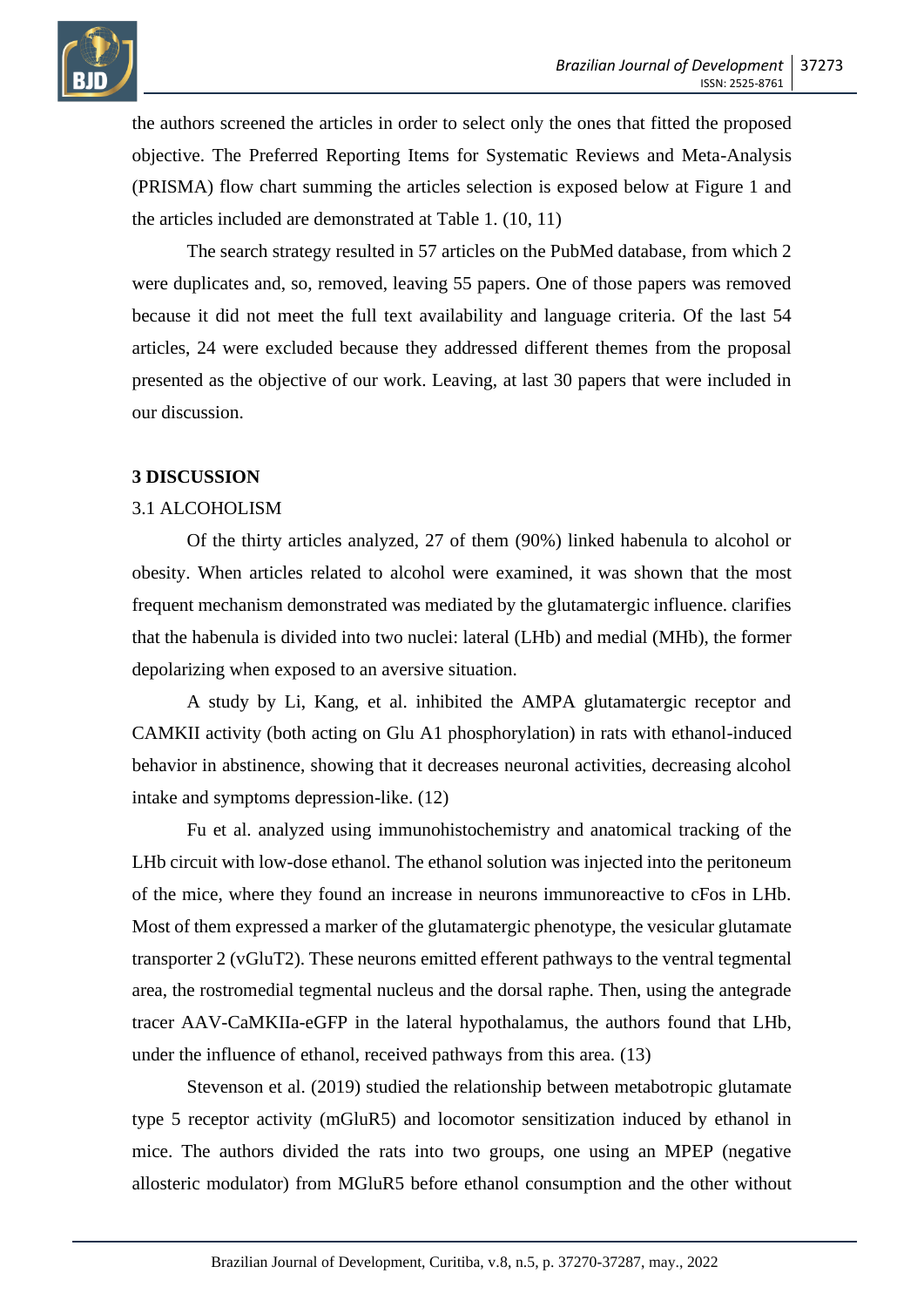

previous MPEP. After 9 days of induction, the authors tested the locomotor response to ethanol and found that rats that did not receive MPEP had an increase in kinase immunoreactivity regulated by extracellular signal (ERK1 / 2) in the accumbens nucleus shell and a decrease in LHb. In addition, after the induction period, the authors found a significantly different locomotor response within and between groups. Kang et al. (2018) showed that the expression of the glutamatergic protein GLT-1 was reduced in the LHb of abstinent rats. (14, 15)

The work of Kononoff et al. (2018) shows that, using a systemic administration of the GPR139 agonist, JNJ-63533054, in alcohol-dependent rats, reversed the escalation of self-alcohol intake and decreased the hyperalgesia induced by the withdrawal syndrome, but did not decrease its somatic signs. In addition, when injected directly into the medial habenula (MHb), the authors found that the drug reduced withdrawal-induced hyperalgesia and self-administration of alcohol in dependent rats. However, JNJ-63533054 was effective only in rats with compulsive alcohol intake. (16)

In addition to the direct influence of glutamate, the work of Gregor et al. (2019) demonstrated that the TRPV1 intra-habenular antagonist administered to rats with alcohol withdrawal led to a reduction in hyperalgesia, behavior similar to anxiety and, once alcohol consumption was resumed, showing that TRPV1, mediated by glutamatergic pathways, can contribute to the aberrant behaviors observed in alcohol withdrawal. (17)

Another neurotransmitter that showed a strong influence on the mechanism of alcohol dependence was dopamine. The article by Zuo, Fu, et al. (2017) states that, mediated by dopamine D1 receptor (D1Rs) via cAMP that increase LHb glutamatergic signaling, the conditioned aversive effects of alcohol intake are related. The study by Glover et al. (2016) showed that the lateral habenula, via activation of the rostromedial tegmental nucleus and, the last inhibitor of the dopaminergic pathway, plays an important role in the aversion properties of alcohol in rats. In their analysis, Alba-Ferrara et al. (2014) stated that the lateral habenula is a possible target for deep brain stimulation in the treatment of chronic alcoholism due to its GABAergic control of the dopamine reward pathway in the midbrain. He also pointed out that the animal models that tested this theory had good results and need to be transposed to tests on humans using functional magnetic resonance imaging or high-resolution magnetic resonance imaging and manual screening of LHb limits with stereotactic atlas in T1. LHb receives connections from the medial prefrontal cortex, nucleus accumbens, caudate and putamen and emits connections with the ventral tegmental area and the substantia nigra. The authors point out a relationship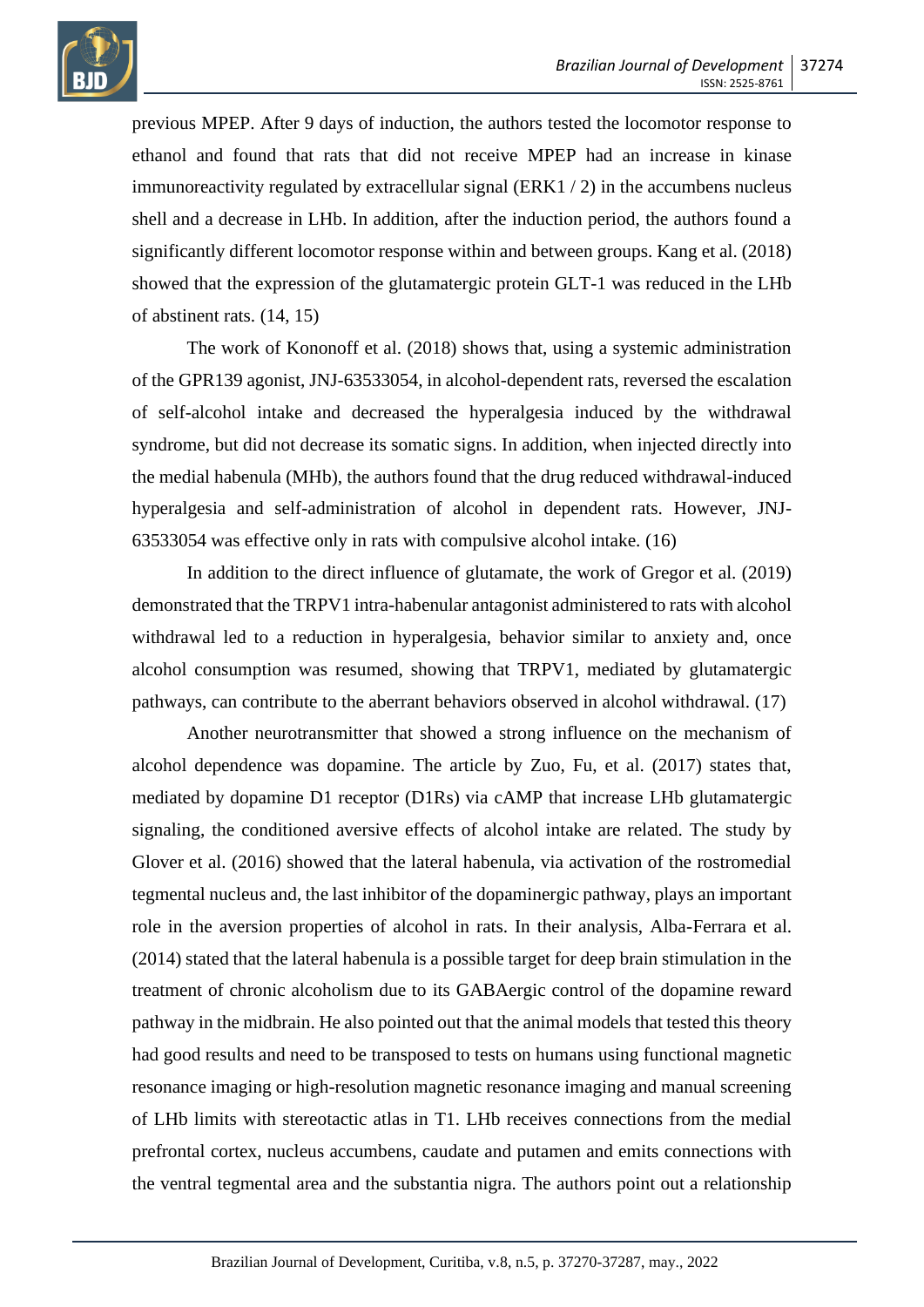

between the susceptibility of habenular neurons to the toxicity of manganese and the fact that manganese is the only element that accumulates in alcoholic brains. Adding this to the fact that the deposition of manganese emits a contrast of T1w MRI, they suggest that it can be used to achieve LHb by image in order to position the deep brain stimulator (DBS) correctly. (18-20)

Type M potassium channels have also been shown to be part of the mechanism that regulates the influence of habenula on chronic alcohol. The study by Kang et al. (2019) showed that rats with induced alcoholism had a negative regulation of the type M potassium channel that led to hyperalgesia when these animals were placed in a state of abstinence. Kang et al. (2017) showed that rats with symptoms of ethanol withdrawal had a higher baseline trigger rate and excitability in LHb neurons, but a lower  $M + K$  current and mean post-hyperpolarization range when compared to rats without ethanol. In addition, the protein expression of the KCNQ2 / 3 M channel subunits in the increase induced by LHb and M channel blockers (XE991) in these regions was lower in the ethanol withdrawal neurons than in the naïves. (21, 22)

In a review, Shah et al. (2017) explained that LHb has afferent neurons coming from: medial prefrontal cortex (through the medullary streak), pale globe, dopaminergic ventral tegmental area (ATV), dorsal raphe nuclei, lateral hypothalamus (glutamatergic); and efferent neurons going to ATV, substance nigra pars compacta (SNc) dorsal and median raphe nuclei (5-HT), rostromedial mesopontine tegmental nucleus (GABA) and periaqueductal ash (enkephalin). The authors stated that LHb neurons are activated by acute intake of alcohol in low doses, are hyperactive during withdrawal syndrome and are less sensitive to acute alcohol during withdrawal from chronic consumption. The article also points out that, in acute situations of alcohol ingestion, the transmission of glutamate in LHb is increased and is related to behavioral changes in alcohol intake. Finally, they show that, through negative regulation of M-type potassium channels, the intrinsic excitability of LHb neurons is increased in abstinent rats, as well as the symptoms of anxiety in them. (23)

The study by Li et al. (2019) showed that intra-LHb glycine rescues anxiety and depression in rats with alcohol withdrawal and reduces alcohol intake after access. On the other hand, intra-LHb strychnine induces these symptoms in naïve rats. GlyRs have been shown to be blocked by strychnine. The frequency and amplitude of spontaneous postsynaptic inhibitory current (IPSCs) were lower in abstinent rats. The perfusion in a depolarizing internal current bath induced by strychnine and the increased action potential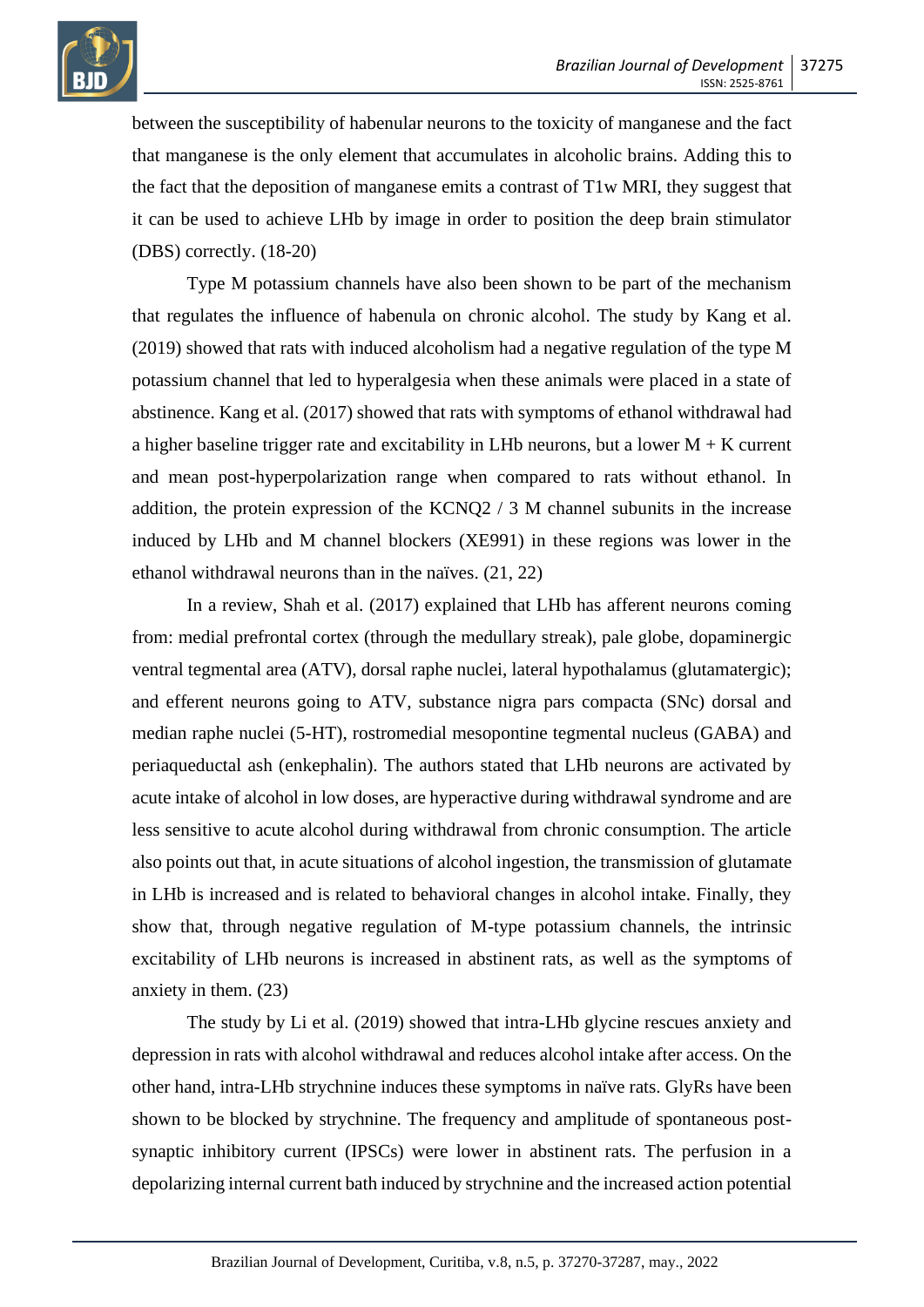

trigger LHb neurons. All these data point to a tonic inhibition of glycine in the physiological and pathological conditions of LHb neurons. The authors also showed that activating GlyRs reverses LHb hyperactivity, reduces alcohol intake and alleviates aberrant behavior. (24)

In the only study that used pregnant mice, Cantacorps et al. (2018) analyzed the influence of contact with alcohol on pregnancy and lactation on metabolism and neural connections in adults. The authors showed that the mice with pre- and post-natal exposure to alcohol showed a reduction in the activity of cytochrome C oxidase (CCO) in the LHb of these mice, which was congruent with the attenuation of the alcohol-induced reward effects observed in them. (25)

Two studies have shown the influence of nicotine receptors (nAChR) on ethanol withdrawal syndrome. The review by Mclaughlin et al. (2017) showed that blocking nAChR in the nucleus circuit of the medial - interpeduncular habenula can cause ethanol withdrawal syndrome and that the absence of neuropeptide Y mRNA in rats increases alcohol intake. In their study, Perez et al. (2015) subjected a group of rats to an intrahabenular microinjection (MHb) and inside the interpeduncular nucleus of a nonselective nicotine receptor antagonist, mecamylamine, which led to a precipitation of the physical signs of ethanol withdrawal. (26, 27)

Only Li, Fu, et al. (2017) showed the effects of electroacupuncture (AE) attenuation on hyperalgesia induced by ethanol withdrawal and its relationship with the lateral habenula. The rats submitted to AS showed results that suggest a decrease in hyperalgesia caused by the withdrawal syndrome. In addition, a subgroup of animals had a cannula implanted inside their habenulas and, in part, a mu opioid receptor (MOR) antagonist, naltrexone, was injected into the cannula prior to EA therapy. The authors found that mice with naltrexone exhibited more painful behavior than those without, leading to the conclusion that MOR in LHb plays an important role in hyperalgesia caused by ethanol withdrawal. (28)

Li et al. (2016) in his article, showed that rats with ethanol withdrawal showed expression of the c-Fos protein, spontaneous action potential trigger and spontaneous excitatory postsynaptic currents, all increased when compared to ethanol naïves. It also showed that, although low-frequency stimulation does not diminish these changes, highfrequency stimulation does so, being a possible target for the treatment of alcoholism. (29)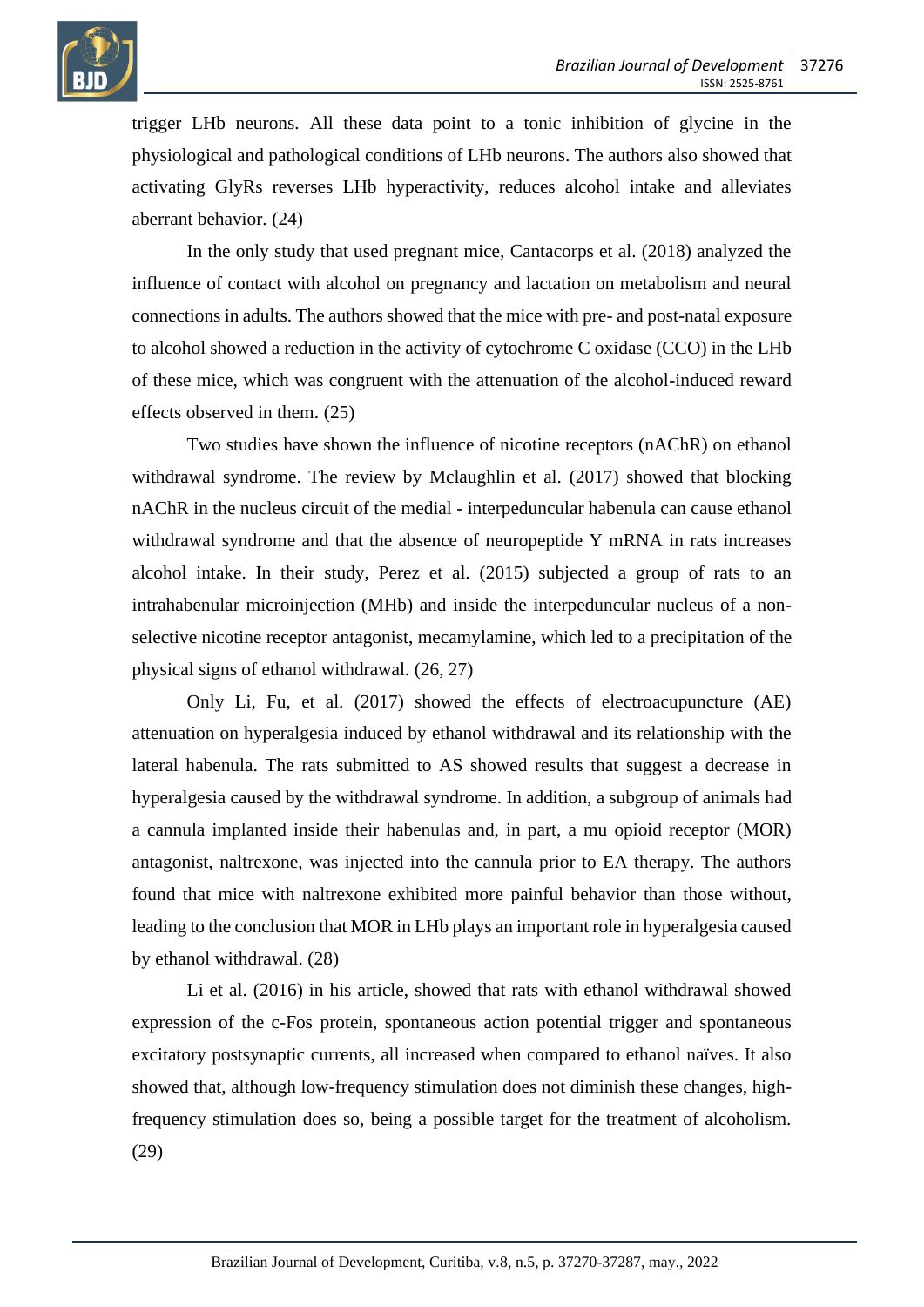

The only article addressing the serotonergic (5-HT) role, Zuo et al. (2019) studied the 5-HT2Rs and CaMKII signaling pathway in the habenula and its adaptation and nociceptive sensitivity in rats with alcohol withdrawal symptoms. The authors showed that this pathway induced hyperglutamatergic transmission and LHb hyperactivity, as well as nociceptive sensitivity in rats removed from ethanol and acute ethanol intake in LHb neurons. Given these mechanisms, they suggest that serotonergic signaling in the lateral habenula may be a therapeutic target for alcohol dependence and associated aversive behaviors. (30)

While previous works presented receptors or neurotransmitter pathways that show the influence of alcohol on the physiology of the habenula, one of the analyzed articles described a different point of view. Roux et al. (2015) demonstrated the increase of a neuroinflammation-inducing lipid, ceramide, in LHb in rats with chronic ethanol consumption. (31)

Finally, there were two studies that used direct injuries to the habenula to perceive changes in behavior between groups. Tandon et al. (2017) registered neural firing in the free-acting LHb before and after aversion to conditioned flavor (CTA) induced by ethanol to the taste of saccharin. The authors described four main differences between the shots before and after the CTA: 1) the initial shot after the CTA was significantly greater; 2) triggering evoked by cues using the availability of saccharin as altered signals from mainly inhibition (bCTA) to mainly excitation (aCTA); 3) the lever evoked inhibition showed a decrease in its aCTA magnitude; 4) the burning rates were significantly higher during the devalued consumption of the aCTA saccharin solution. Finally, the rats underwent surgery to implant an electrode in the LHb and were divided into two groups: electrode with current (LHb lesion) and electrode without current (simulated lesion). When the authors compared the two groups, they found that the LHb lesion significantly attenuated the effects of CTA. The experiment by Sheth et al. (2017) demonstrated that, by damaging the LHb afferent pathway of the lateral hypothalamus by the medullary streak (SM), the voluntary ethanol intake in the studied rats increased. However, the projection of the ventral pale did not show significant changes in the voluntary consumption of ethanol operating on self-administration of ethanol, extinction of selfadministration of ethanol or reinstatement induced by yohimbine. But it is prudent to consider injuries from adjacent regions. (32, 33)

Although most studies have demonstrated this link, three articles have found no relationship between habenula itself and alcohol. One of the studies described that, with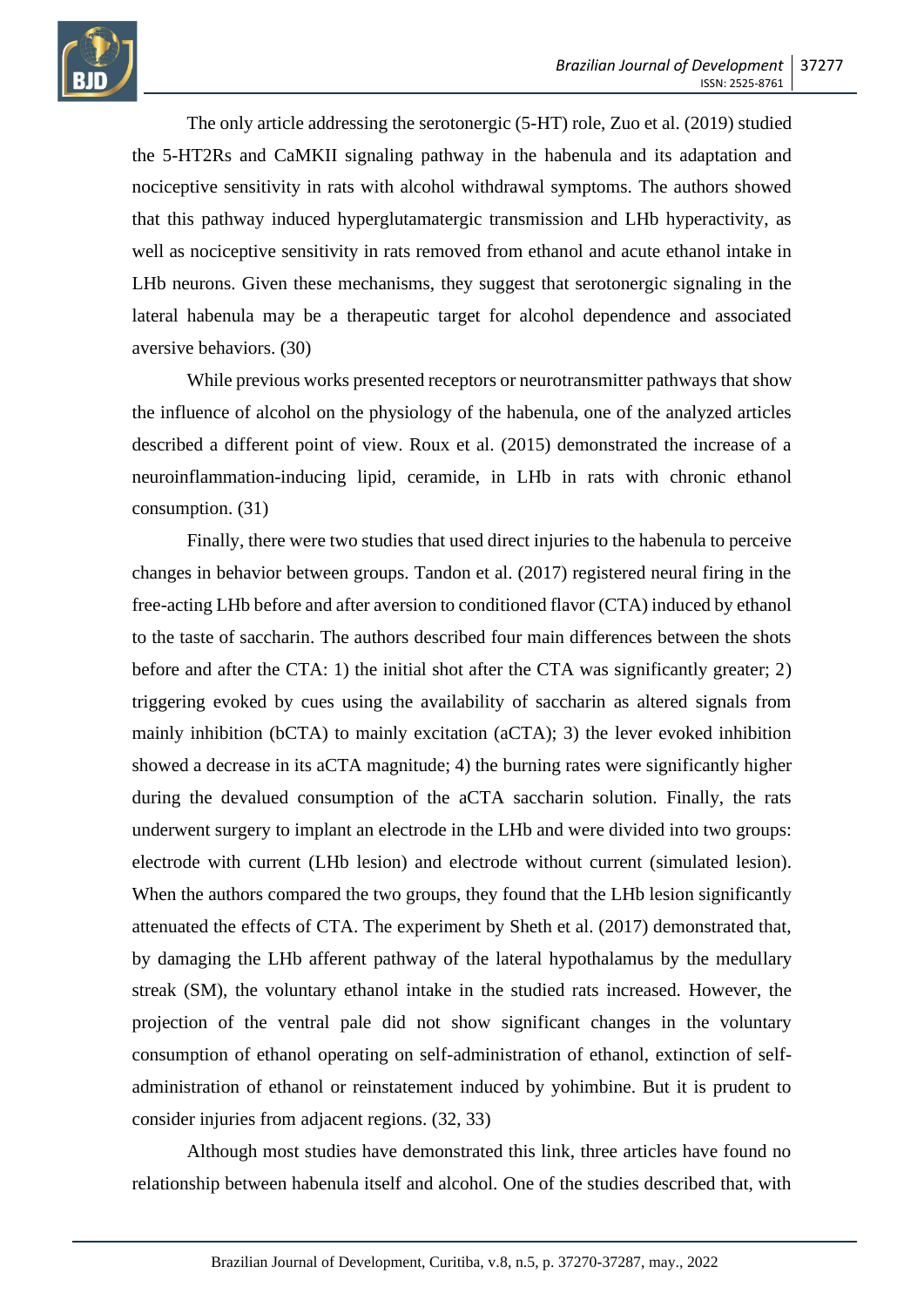

the reestablishment induced by the "cue" of the alcohol-seeking behavior, the piriform cortex, NAc, amygdala, lateral septum and mediodorsal thalamus showed an increase in CaMKII phosphorylation, while the same change was not observed in the habenula in those rats. (Salling et al., 2017). In their study, Donaire et al. (2019) stated that the group submitted to LHb showed no changes in ethanol consumption. The other showed that histaminergic neurons in the posterior hypothalamus tuberomamilar nucleus showed an increase in nicotine α7 receptors in rats with a preference for alcohol versus alcoholavoiding rats, but when they analyzed nicotine  $\alpha$ 6 receptors in the medial habit, there was no difference between groups. (Nuutinen et al., 2016) (34-36)

## **4 OBESITY**

Binge eating is closely related to the limbic system and its reward system through brain pathways. Studies published in recent articles have shown a new protagonist to this whole system: habenula. A collection of articles brought up the relationship of this area with several areas of the brain and their participation in obesity. The first studies used the dopaminergic pathway and its relationship with the brown adipose tissue thermogenesis as a precursor of this problem.

A study by Ootsuka e Mohammed (2015), Ootsuka *et al (* 2017) e Brizuela *et al (* 2019) shows the relationship between lateral habenula (LHb) with medullary rafe core, from experiments with mouse. Point of that, the principal via of regulation is LHb, that when activated regulates the thermogenesis of brown adipose tissue which, envolves the neural pathway to sympathetic control center of lower brain stem at Rafe's core, works like as integrating center of lower brain stem through direct stimuli to sympathetic neurons of vertebral column.

By the fact LHb and rafe core do not connect, this modulation occurs indirectly by ventral tegmental area (ATV). This area contains neurons synthesizers of dopamina that are inhibited by GABA neurons stimulated in the tail of the ATV, more precisely in tegmental nucleus of the rostromedial mesopontine. (OOTSUKA e MOHAMMED, 2015; OOTSUKA *et al.*, 2017; BRIZUELA *et al.*, 2019).

Ootsuka (2015) e Brizuela et al (2019) evaluated the termogenesis efect induced by LHb at ATV. For that they performed experiments on Sprague – Dawley male mouse, with procedures approved by the Animal Welfare Committee of the University of Flinders. The procedure was performed through electrical discharges and injection of specific drugs for stimulation of neurons. In order to relate with ATV, added muscimol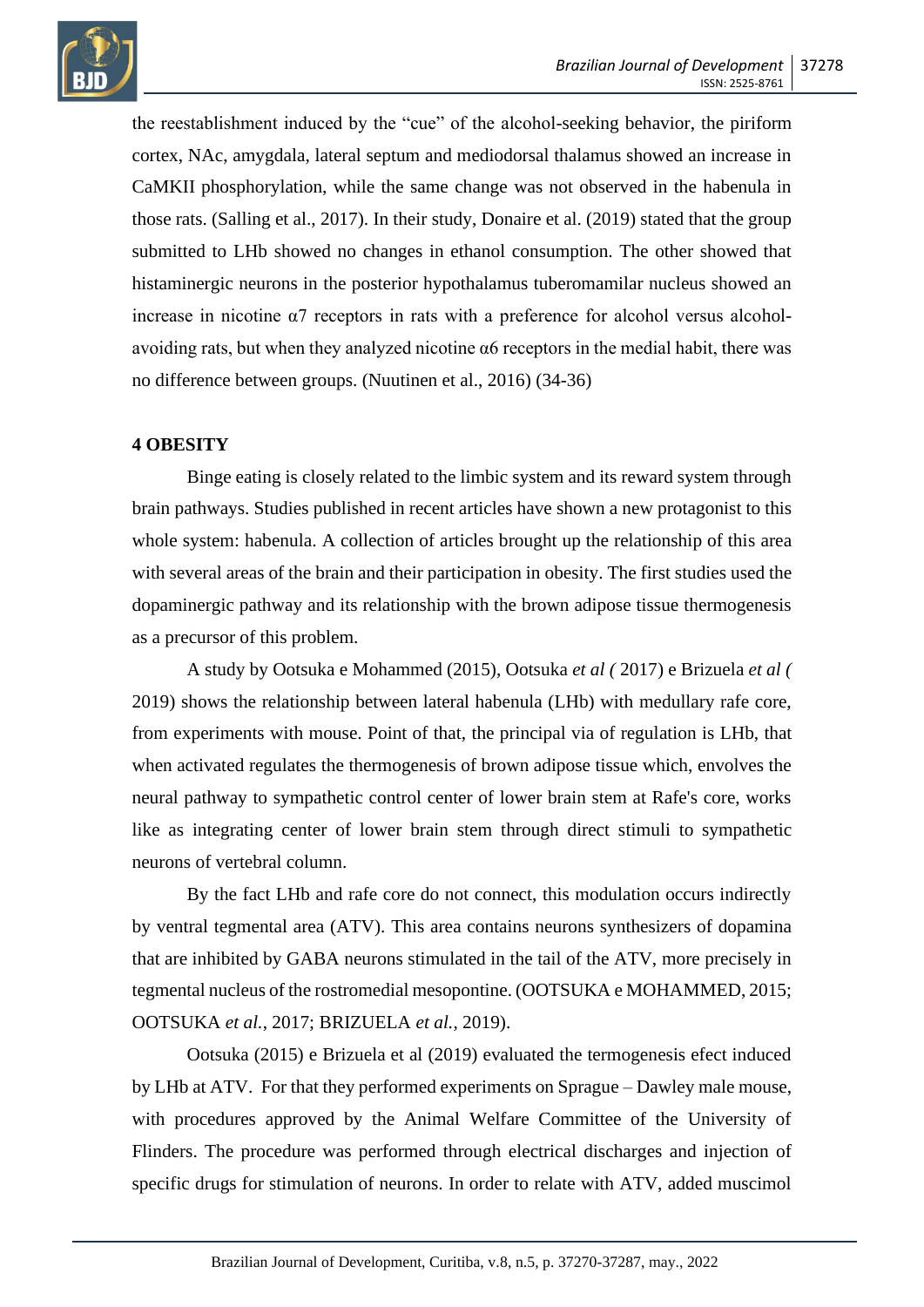

(receptor agonist of GABA), and it was observed increase thermogenesis consequently the body temperature. To relate LHb via, used bicuculin injections (GABA receptor antagonist), and the results showed an increase in thermogenesis. Thus, it was perceived that the excitatory thermogenic effect of LHb stimulation is mediated by an inhibitory link to ATV, inferring that ATV could be part of the neural circuit that connects the LHb in the medullar Rafe. Thus, they concluded that dopamine have a fundamental role in the sympathetic inhibition of brown adipose tissue and, therefore, in the decrease of thermogenesis, consequently increasing body weight. (OOTSUKA e MOHAMMED, 2015; BRIZUELA et al., 2019).

Ootsuka et al (2017) proposed to prove the relationship between the lateral habenula and thermogenesis. He used LHb as the methodology for the lesion of the area in question. The authors resulted in a decrease in body temperature, suggesting that this structure is part of the emotional hyperthermia circuit.

Other neurotransmitters may be envolved with this mechanism. By Stamatakis et al (2016) some glutamategic neurons of the lateral hypothalamic area (LHA) that are projected by lateral habenula (LHb), generating behavioral evasion by inhibition of dopaminergic neurons of the ventral tegmental area. It is important to highlight that LHA is an area that contains GABA-type neurons and glutamategists, which produce distinct behavioral phenotypes. So to prove the relationship between obesity and these brain areas, Stamatakis *et al.* (2016) performed a procedure that counted in a first moment, with the genetic ablation of the glutamategic neurons of the LHA by the injection of a virus. It was observed that after this procedure, the mouses had a predilection for fat food and for a heat-dense and palatable liquid, generating a considerable weight gain.

This is because, when removing the glutamate neurons, there is a prevalence of GABAergics to perform eferences to LHb. And this relationship between LHA and LHb was proven from the mapping of the circuit from a cremation-induced viral construct, in which it was noted from the release of optical pulses in the cells of LHA an increase in the rate of firing of neurotransmitters in the post synaptic of LHb neurons, proving the connectivity of both. This study allowed the authors to conclude that there is a relationship between the hypothalamic lateral area and the lateral habenula. This relationship modulates the reward process related to weight gain and consequently obesity. Finally, these authors make it clear that this connectivity is dynamic and can be monitored for stress or other environmental factors.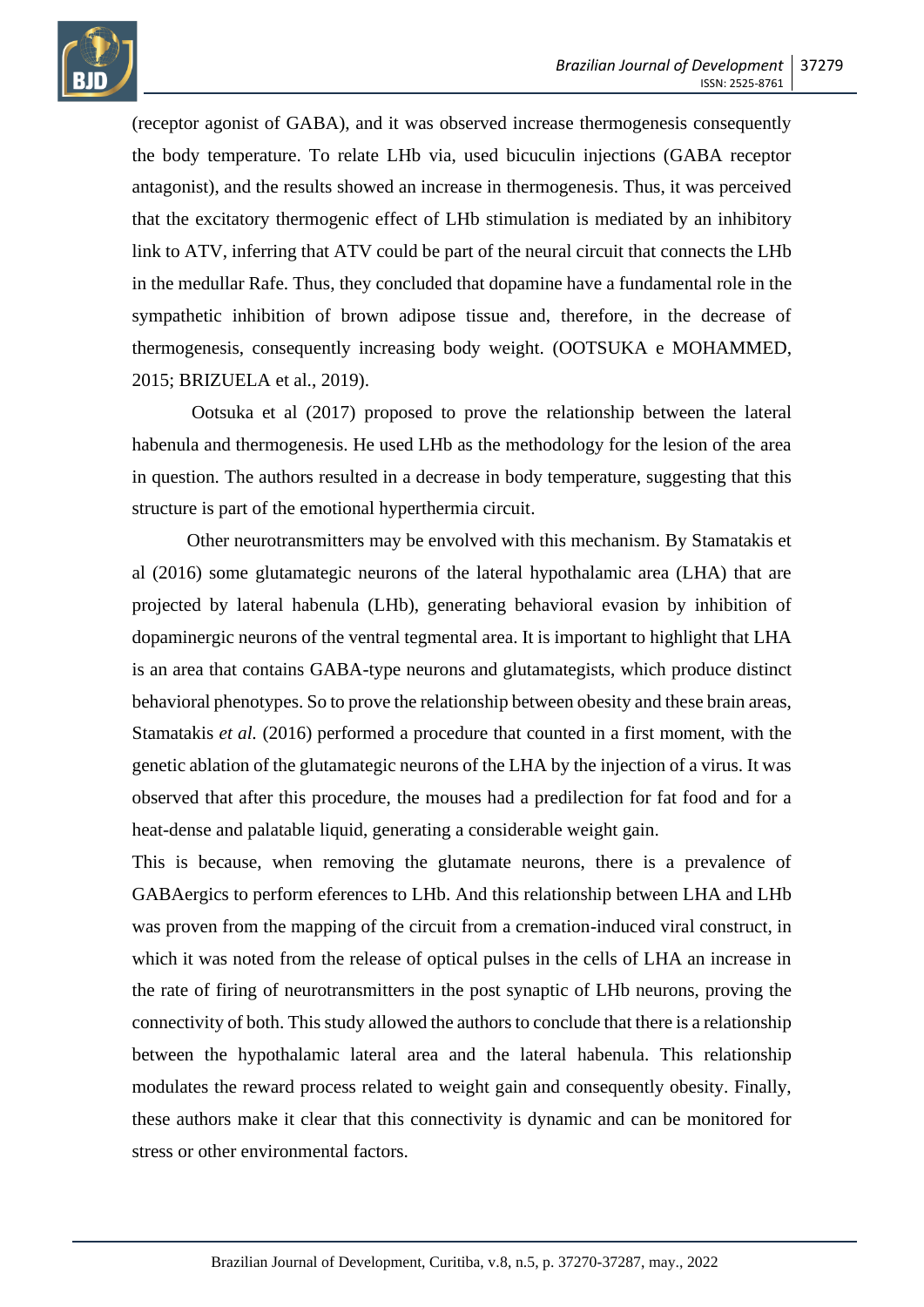

Among the selected articles where the descriptors: habenula and obesity were found, some of them did not establish a relationship between the reward system and the habenula as well as its modification when stimulated. The article by Blancas-Velasquez et al (2018) considered the modulation of the expression of the biological clock genes per2, Clock and Bmal1 to relate obesity.

Blancas- Velasquez et al (2018), conducted a study with male Wistar night mouse, found that by adding a low diet fat free and high sugar (fcHFHS) for six months and comparing it with normal mouses, a considerable weight gain was observed at the first. Regarding genes, he interrupted the day-night differences in the Per2 expression of mRNA in the accumbens nucleus (NAc) and in the lateral hypothalamus, but not in the suprachiasmatic nucleus, the habenula and the ventral tegmental area.

The same author explains that night mouses usually have a highest of food consumption standard at night when compared to day, this is because light is the main via of alteration of clock genes involved in the transcription of proteins related to the circadian rhythm. This rhythm is controlled by the suprachiasmatic nucleus (NSC) from the repression or action of the clock genes. The genes involved in this process are per2, Clock and Bmal1. Normally there is an increase in the expression of genes at night, but by adding a diet rich in sugar and poor in fat, we realize that this difference day-night was absent in NAc and the habenula only for the gene per 2.

Adding to this study, the article by Blancas -Velasquez et.al (2017) also makes an experiment with mouse about the high sugar and low in fat diet (fcHFHS) and analyzes the per 2 gene involved, it was found that it usually changes the diurnal food consumption pattern in most brain areas related to the reward system and daily rhythm of food consumption (such as LHB). It also confirmed the theory that this diet is a successful model for inducing calorie intake, body weight gain and fat tissue accumulation in mice. Finally, he added the way they added the food: the rats ingest a similar amount of sugar during the day (rest phase) and during the night (active phase), but keeps the rhythmic intake of common food, this phase of changing consumption pattern that alters the circadian rhythms in the brain.

Relating this process to the main area of our study: LHb, we could think that by the habenula making direct glutamategic projections for LHb this area would present the same pattern as that: there would be no significant changes day-night, but that is not what the study demonstrated.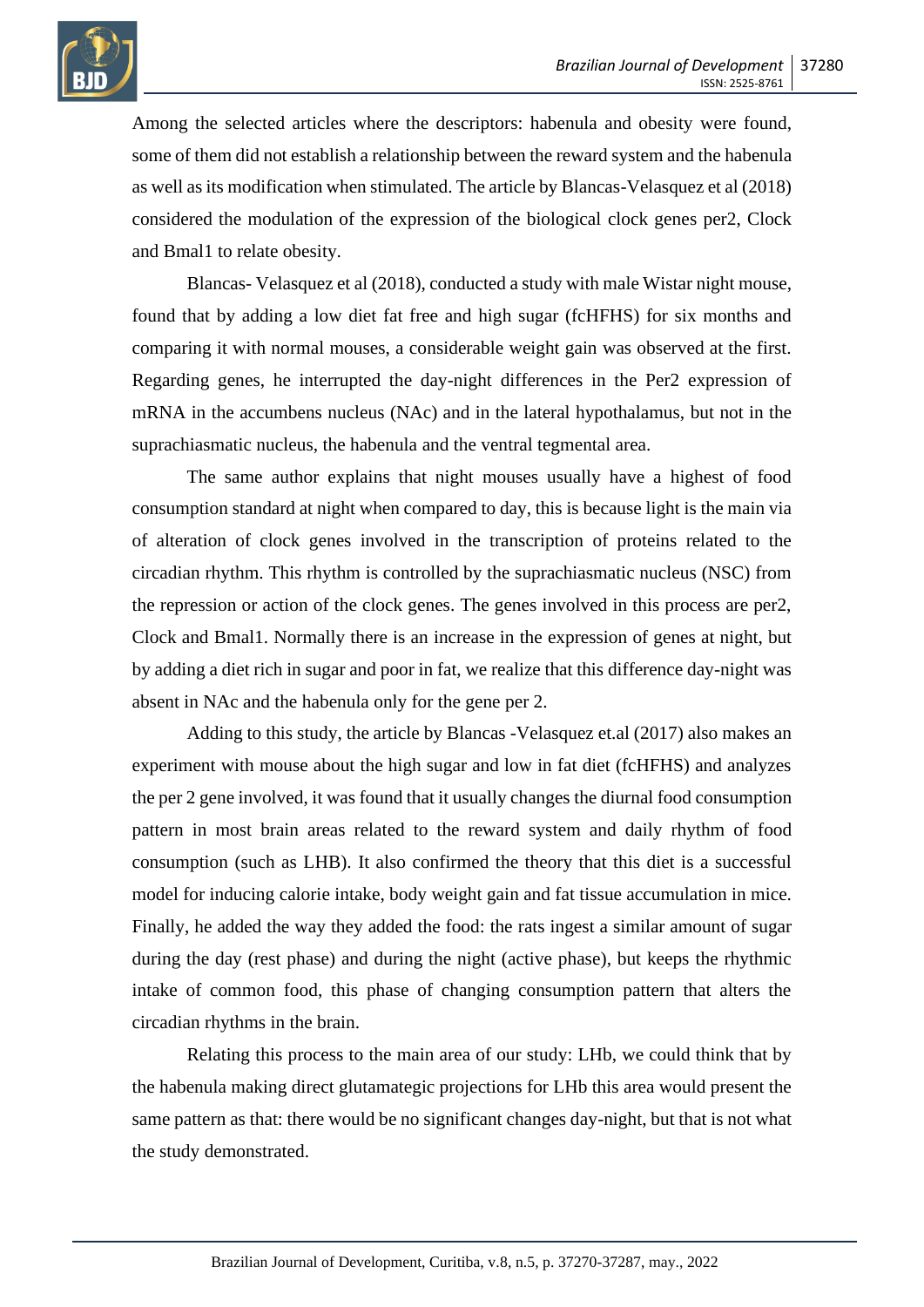

A single study of those previously selected, proposed by Hultman et al (2019) related the receptors for the fibroblast growth factor (FGF) with the medial habenula (MHb). Being controlled by the beta klotho enzyme (klb) that activates FGF proteins that bind to FGFR receptors to regulate peripheral glucose homeostasis in obese patients, a variety of receptors isoforms present in many regions of the SNC can be observed. One of these varieties is the expression of FGFR4 which is located only in the medial habenula and in the subcommisural organ of mice. Thus, it is understood that this region has glucose sensitive neurons and regulates obesity. Finally, in relation to enzymes, they are present restrictedly in the suprachiasmatic nucleus (NSC), but in the hypothalamus, although it has little expression when performing the digital droplet PCR test (ddPCR) in mice, a genuine population was perceived in this area.

Faced with such discoveries, there is one doubt: would it be possible to intervene in these neural mechanisms? According to Dupré et al (2015) suggests that there is an alternative for the treatment of obesity using deep brain stimulation (DBS) as a method, since it causes oscillations in brain signaling, restoring synchronization between the various areas of the brain. The study analyzes several areas, and their relationship with. It was observed that, for example, the hypothalamus has long been known to govern homeostatic food control, and the ventral striated (VS) begins the unit or initial motivation to seek food. The dopaminergic pathways (DA) of the striated ventral are related to pleasure, reward and addiction. In obesity these pathways are unregulated. Thus, there is a concern of DA modulation, because it has been observed that in obese individuals, there is a fault in the dopamine D2 receptor. A decrease in this neurotransmitter generates a constant search for satiety, resulting in weight gain. As the hypothalamus is the main reward path, by altering this whole process, it also alters many nucleus involved in this system, such as ATV and NAc which ended up increasing the activity associated to wishes in response to nutrients such as lipids and sugars. The practice of DBS, in this case should neutralize the unit of pleasure in eating.

The author highlights that the lateral hypothalamic area (HLA) is the main target of DBS, since it is the center of all circuits involved in food compulsion. This domino effect area signals a cascade of reactions that affect the sites that it affects, especially the limbic system and the associative circuits involved in the hedonic and homeostatic aspects of food seeking behavior. This change involves an increase in the dopaminergic reward system that plays a role in food compulsion, which can improve willpower, decrease the pleasure boost, increase the metabolic rate, and improve or inhibit, as necessary, the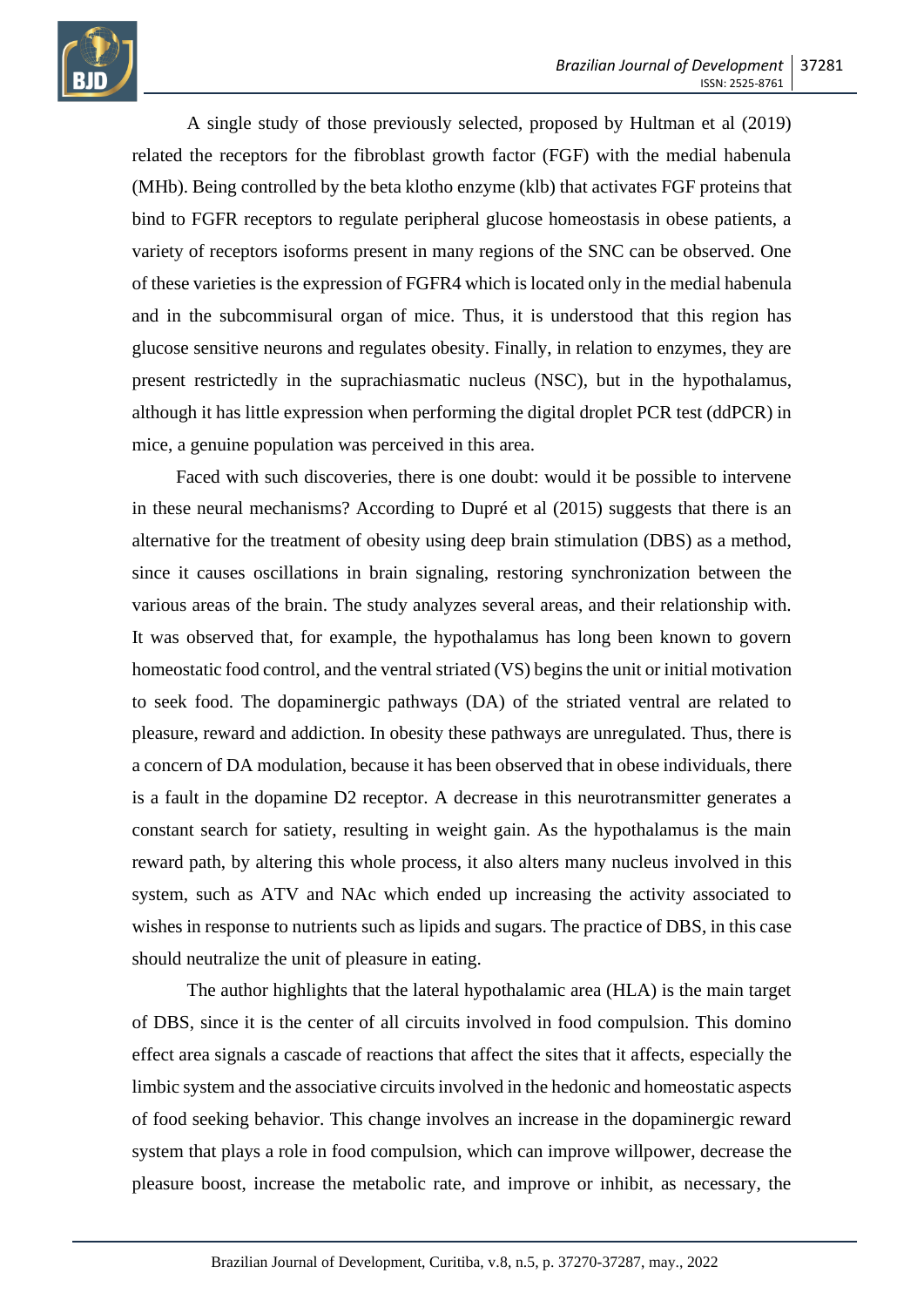

functionality of these knots and pathways that are altered in individuals with obesity. In addiction, by integrating the DA reward pathways (through the medullar striation of the thalamus) with cognitive processes and emotion, we arrive at the alteration of the lateral habenula, since it participates in the making of motivational or value based decisions, being part of this circuit.

The authors of this study suggest for the control of obesity a proposal to make available new constant current, directional current electrodes and closed circuit devices that activate aberrant signaling pathways when necessary, and add the importance of this method in the treatment of food compulsion, by expanding new perspectives related to this subject. (DUPRE et al., 2015)

Two other studies selected with the descriptors, it was noticed that the habenula can be related to other mechanisms besides obesity: the control of chronic pain and drug consumption.

One of them was proposed by Senba (2017), who related the lateral habenula (LHb) to chronic pain, being related to lack of physical exercise. The hypothalamic and reward system, mesolimbic dopaminergic system, besides being part of food intake, energy metabolism, also influences the practice of physical activity. Chronic pain (especially neuropathic pain) is related to lifestyle, and has an intimate relationship with body inactivity. In order to release dopamine it is necessary to activate the neurons of ATV afference. There are two main sources of ATV entry, one is the lateral habenular nucleus and the other is the pontinal tegmental nucleus.

The chronic pain activates the LHb neurons that contain glutamate, are projected to the gabaergic neurons in ATV that promote an inhibition of dopamine release. Thus LHb is related to chronic pain.

Finally, the other study related the medial habenula (MHb) to drug consumption. Proposed by Ramsay (2015), it was identified that the alpha 5 nicotinic subunit of acetylcholine receptor transcribed from a CHRNA5 gene harbors multiple polymorphisms that affect the expression of mRNA altering the coded subunit, increasing the risk of dependence on various drugs. In habenular tissues, the expression of this gene is high, which reduces nicotine consumption in rats suggesting that the expression of the receptor alpha 5 mediates the sign of negative reward via habenulo-interpenduncular.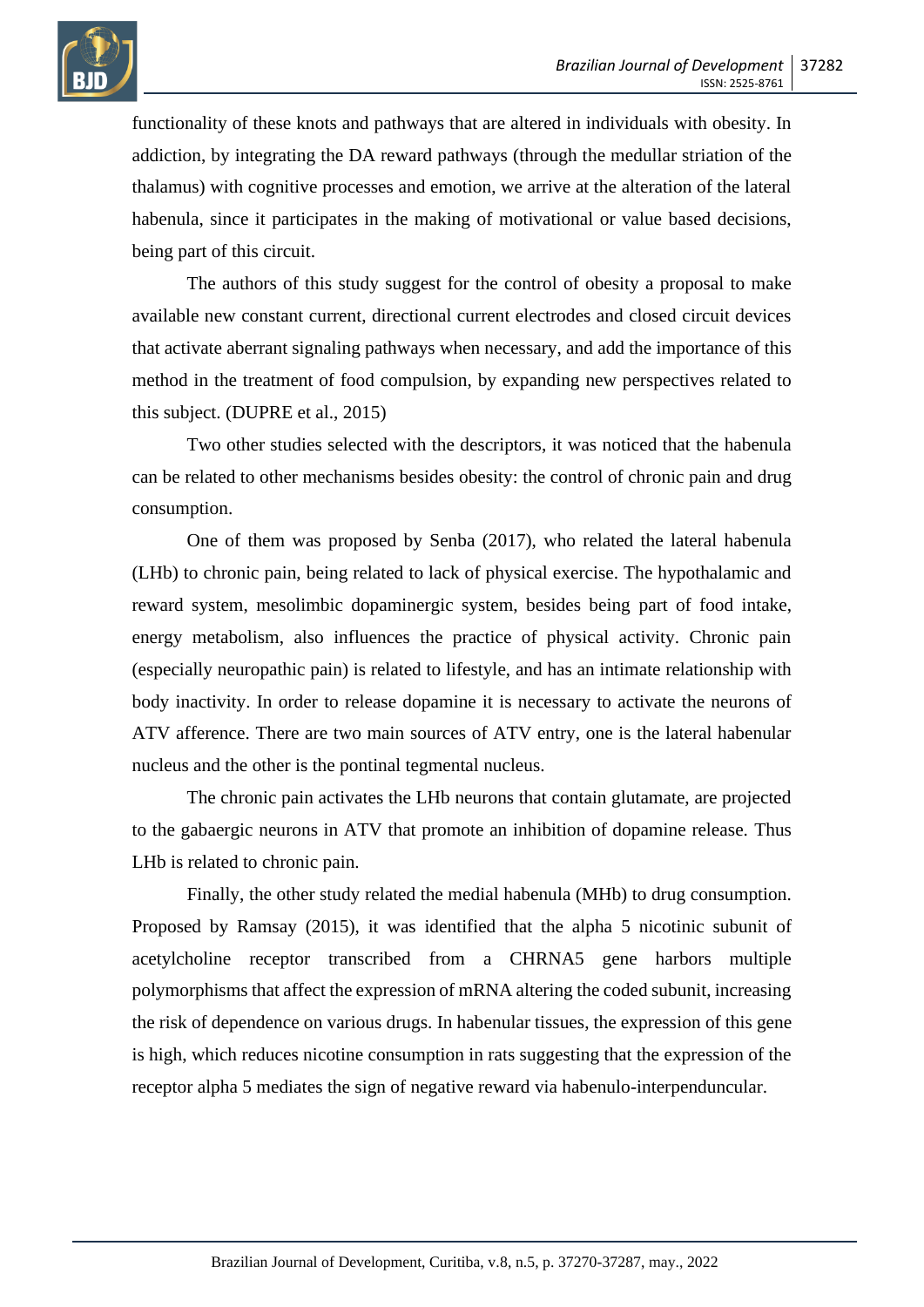

## **5 CONCLUSION**

Although some studies show no link, 27 of the 30 articles analyzed demonstrated that the habenula, in any of its nuclei, plays an important role in the chronic physiology of alcohol intake, mainly in the withdrawal symptoms and conditioned taste aversion (CTA); or obesity. In both situations, the habenula is strongly related to the compulsive behavior associated with them. All of this endorses its role as a possible target for these conditions, whether to target drug delivery systems or neurosurgical procedures, such as ablation or neuromodulation by Deep Brain Stimulation. However, further studies on human models are needed to materialize this possibility.

The greater involvement of society with the use of medicines in the elderly, especially in polypharmacy, is due to the guidance to the elderly, in a careful and cautious way, about the care with their use, in order to promote an improvement in the quality of life. and promoting the health of the elderly. It is extremely important that this work serves as a contribution to a guiding experience for future research.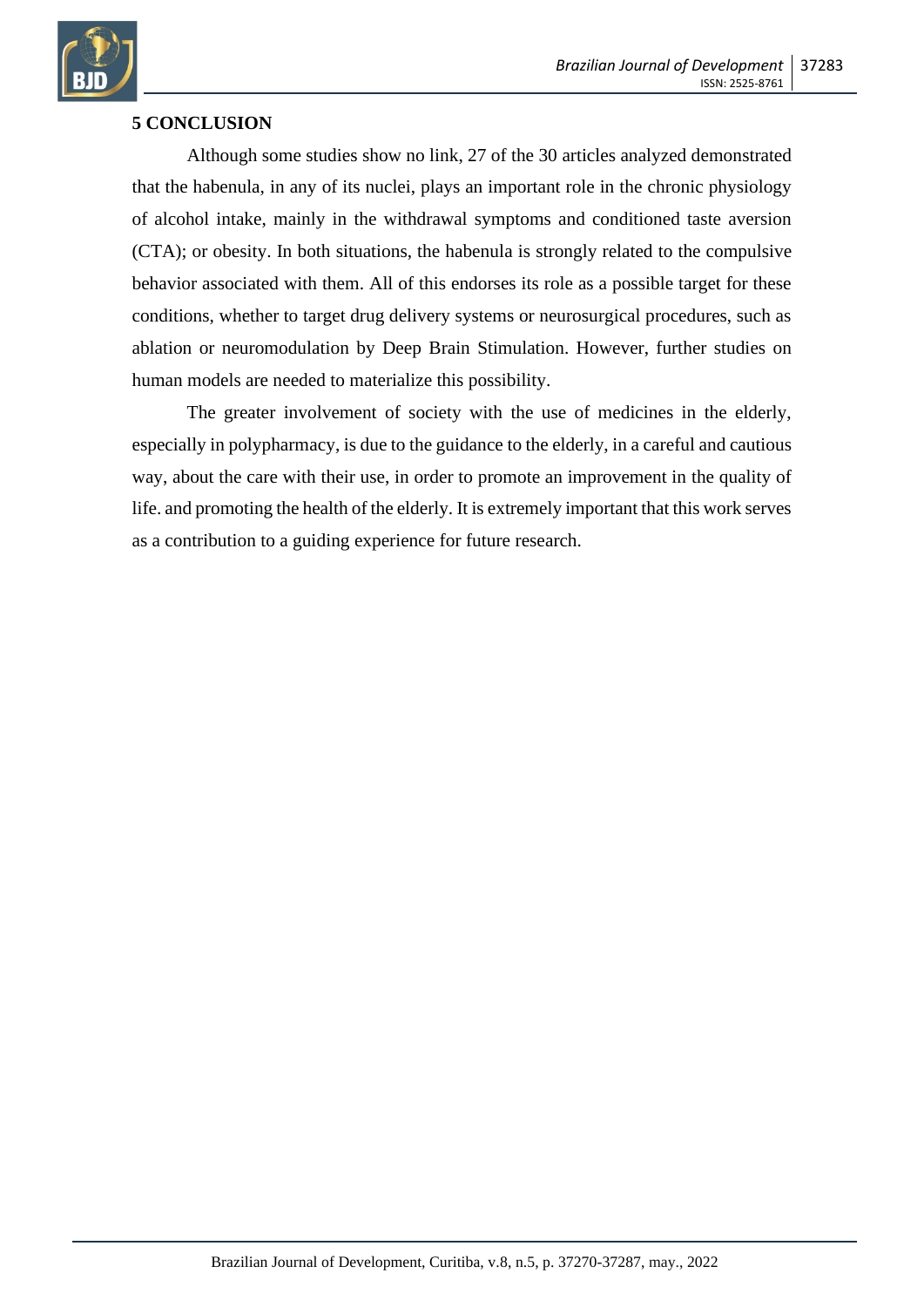

# 5.1 PRISMA



Figure 1. Preferred Reporting Items for Systematic Reviews and Meta-Analyses (PRISMA) flow-chart showing the article's screening and selection(10).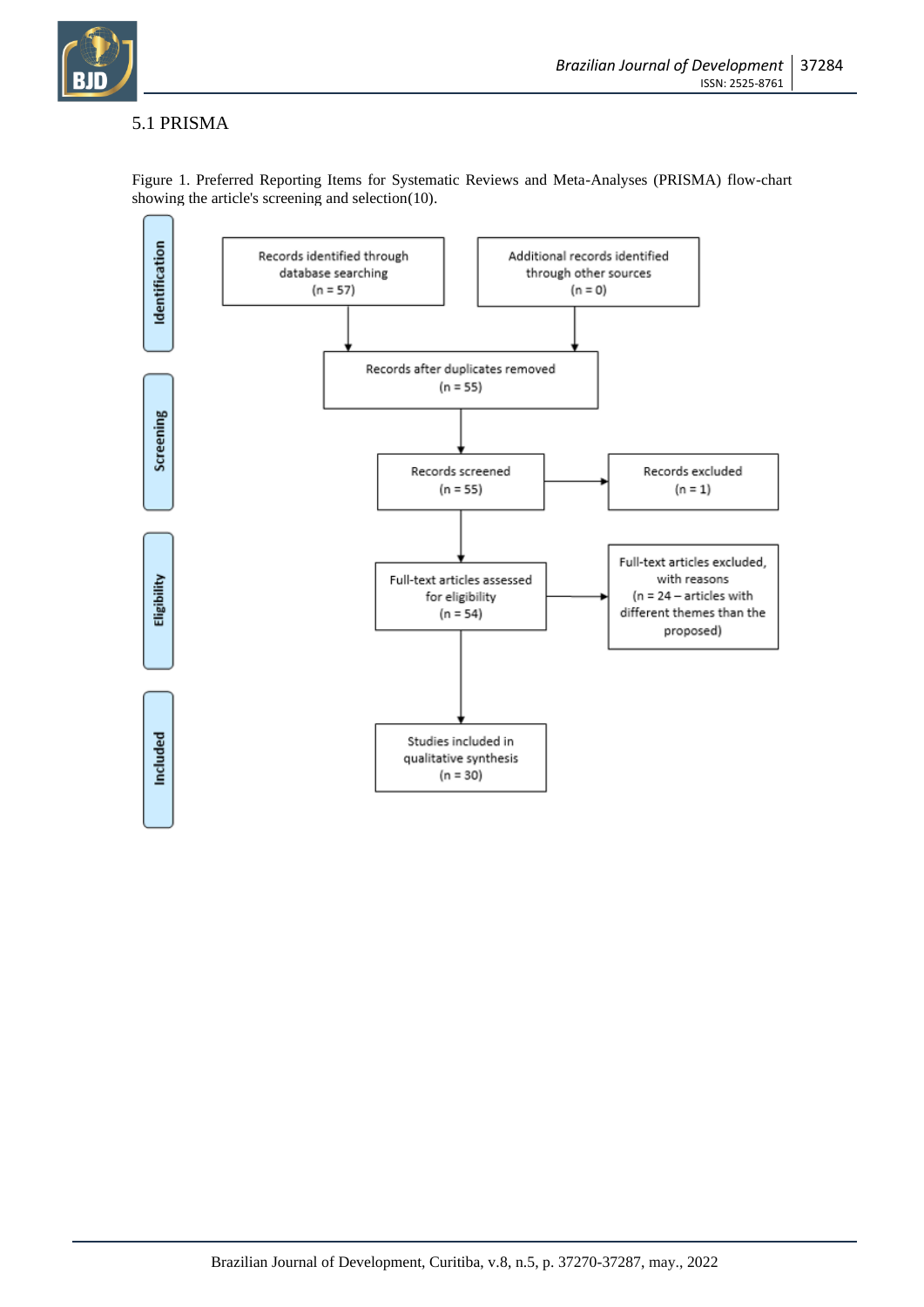

### **REFERENCES**

1. Galduróz JCF, Caetano R. Epidemiologia do uso de álcool no Brasil. Brazilian Journal of Psychiatry. 2004;26:3-6.

2. Arroyo-Johnson C, Mincey KD. Obesity Epidemiology Worldwide. Gastroenterol Clin North Am. 2016 Dec;45(4):571-9.

3. Smith KB, Smith MS. Obesity Statistics. Prim Care. 2016 Mar;43(1):121-35, ix.

4. <Vigitel.pdf>.

5. Moura EC, Malta DC. Consumo de bebidas alcoólicas na população adulta Brasileira: características sociodemográficas e tendência. Revista Brasileira de Epidemiologia. 2011;14:61-70.

6. <MACHADO - Neuroanatomia Funcional - 3ªed.pdf>.

7. <Ryan Splittgerber - Snell's Clinical Neuroanatomy (2018, LWW).pdf>.

8. Shah A, Zuo W, Kang S, Li J, Fu R, Zhang H, et al. The lateral habenula and alcohol: Role of glutamate and M-type potassium channels. Pharmacol Biochem Behav. 2017 Nov;162:94-102.

9. Zuo W, Wang L, Chen L, Krnjevic K, Fu R, Feng X, et al. Ethanol potentiates both GABAergic and glutamatergic signaling in the lateral habenula. Neuropharmacology. 2017 Feb;113(Pt A):178-87.

10. Moher D, Liberati A, Tetzlaff J, Altman DG, Group P. Preferred reporting items for systematic reviews and meta-analyses: the PRISMA statement. PLoS Med. 2009 Jul 21;6(7):e1000097.

11. Shamseer L, Moher D, Clarke M, Ghersi D, Liberati A, Petticrew M, et al. metaanalysis protocols ( PRISMA-P ) 2015 : elaboration and explanation. 2015;7647(February 2011):1--25.

12. Li J, Kang S, Fu R, Wu L, Wu W, Liu H, et al. Inhibition of AMPA receptor and CaMKII activity in the lateral habenula reduces depressive-like behavior and alcohol intake in rats. Neuropharmacology. 2017;126:108-20.

13. Fu R, Mei Q, Zuo W, Li J, Gregor D, Bekker A, et al. Low-dose ethanol excites lateral habenula neurons projecting to VTA, RMTg, and raphe. Int J Physiol Pathophysiol Pharmacol. 2017;9(6):217-30.

14. Stevenson RA, Hoffman JL, Maldonado-Devincci AM, Faccidomo S, Hodge CW. MGluR5 activity is required for the induction of ethanol behavioral sensitization and associated changes in ERK MAP kinase phosphorylation in the nucleus accumbens shell and lateral habenula. Behav Brain Res. 2019 Jul 23;367:19-27.

15. Kang S, Li J, Bekker A, Ye J-H. Rescue of glutamate transport in the lateral habenula alleviates depression- and anxiety-like behaviors in ethanol-withdrawn rats. Neuropharmacology. 2018;129:47-56.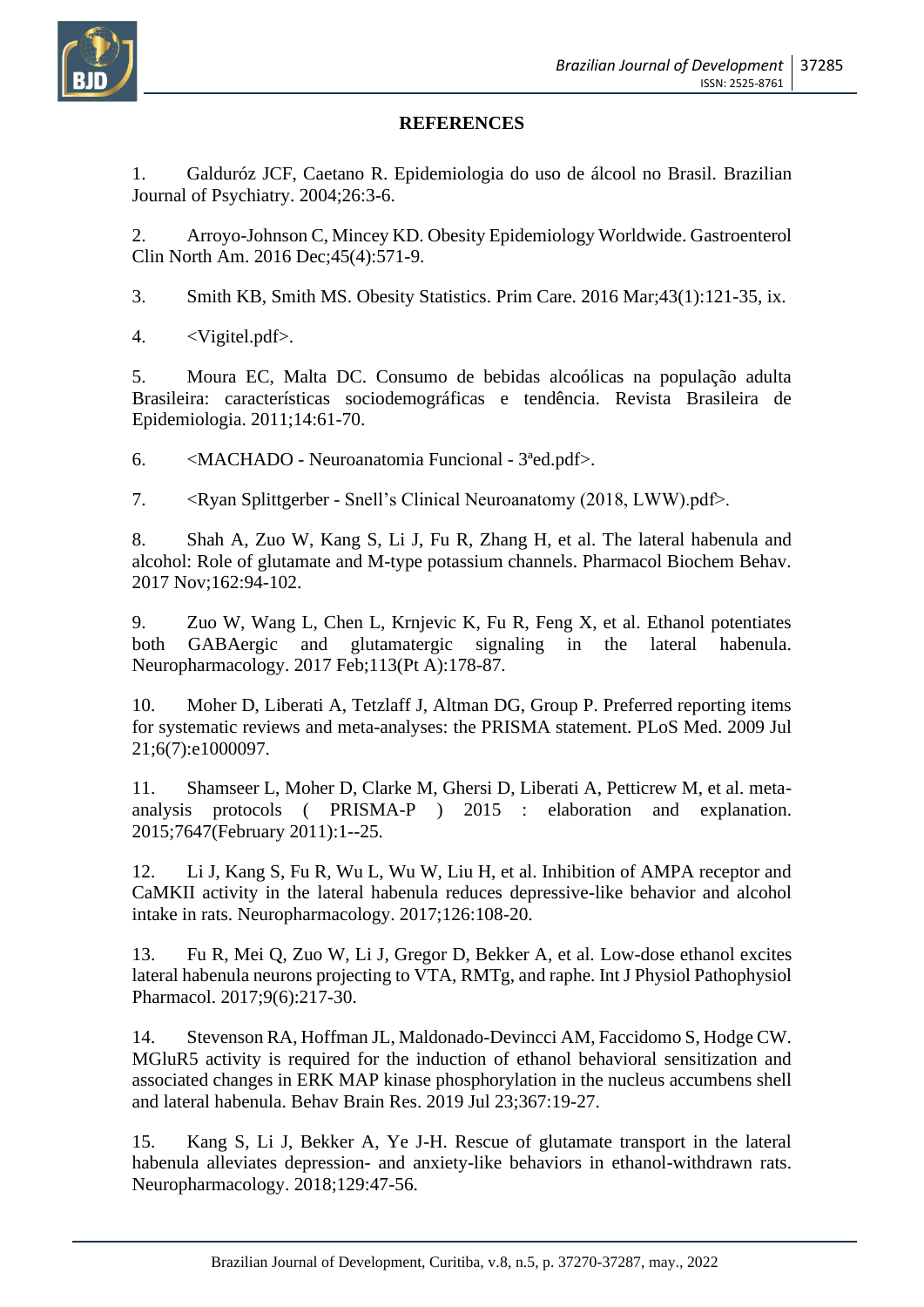

16. Kononoff J, Kallupi M, Kimbrough A, Conlisk D, de Guglielmo G, George O. Systemic and Intra-Habenular Activation of the Orphan G Protein-Coupled Receptor GPR139 Decreases Compulsive-Like Alcohol Drinking and Hyperalgesia in Alcohol-Dependent Rats. eNeuro. 2018 May-Jun;5(3).

17. Gregor DM, Zuo W, Fu R, Bekker A, Ye J-H. Elevation of Transient Receptor Potential Vanilloid 1 Function in the Lateral Habenula Mediates Aversive Behaviors in Alcohol-withdrawn Rats. Anesthesiology. 2019;130(4):592-608.

18. Zuo W, Fu R, Hopf FW, Xie G, Krnjević K, Li J, et al. Ethanol drives aversive conditioning through dopamine 1 receptor and glutamate receptor-mediated activation of lateral habenula neurons. Addiction biology. 2017;22(1):103-16.

19. Glover EJ, McDougle MJ, Siegel GS, Jhou TC, Chandler LJ. Role for the Rostromedial Tegmental Nucleus in Signaling the Aversive Properties of Alcohol. Alcohol Clin Exp Res. 2016 Aug;40(8):1651-61.

20. Alba-Ferrara L, Fernandez F, Salas R, de Erausquin GA. Transcranial Magnetic Stimulation and Deep Brain Stimulation in the treatment of alcohol dependence. Addict Disord Their Treat. 2014 Dec;13(4):159-69.

21. Kang S, Li J, Zuo W, Chen P, Gregor D, Fu R, et al. Downregulation of Mchannels in lateral habenula mediates hyperalgesia during alcohol withdrawal in rats. Scientific reports. 2019;9(1):2714-.

22. Kang S, Li J, Zuo W, Fu R, Gregor D, Krnjevic K, et al. Ethanol Withdrawal Drives Anxiety-Related Behaviors by Reducing M-type Potassium Channel Activity in the Lateral Habenula. Neuropsychopharmacology : official publication of the American College of Neuropsychopharmacology. 2017;42(9):1813-24.

23. Shah A, Zuo W, Kang S, Li J, Fu R, Zhang H, et al. The lateral habenula and alcohol: Role of glutamate and M-type potassium channels. Pharmacology, biochemistry, and behavior. 2017;162:94-102.

24. Li W, Zuo W, Wu W, Zuo QK, Fu R, Wu L, et al. Activation of glycine receptors in the lateral habenula rescues anxiety- and depression-like behaviors associated with alcohol withdrawal and reduces alcohol intake in rats. Neuropharmacology. 2019;157:107688-.

25. Cantacorps L, Gonzalez-Pardo H, Arias JL, Valverde O, Conejo NM. Altered brain functional connectivity and behaviour in a mouse model of maternal alcohol bingedrinking. Prog Neuropsychopharmacol Biol Psychiatry. 2018 Jun 8;84(Pt A):237-49.

26. McLaughlin I, Dani JA, De Biasi M. The medial habenula and interpeduncular nucleus circuitry is critical in addiction, anxiety, and mood regulation. J Neurochem. 2017 Aug;142 Suppl 2:130-43.

27. Perez E, Quijano-Carde N, De Biasi M. Nicotinic Mechanisms Modulate Ethanol Withdrawal and Modify Time Course and Symptoms Severity of Simultaneous Withdrawal from Alcohol and Nicotine. Neuropsychopharmacology. 2015 Sep; 40(10): 2327-36.